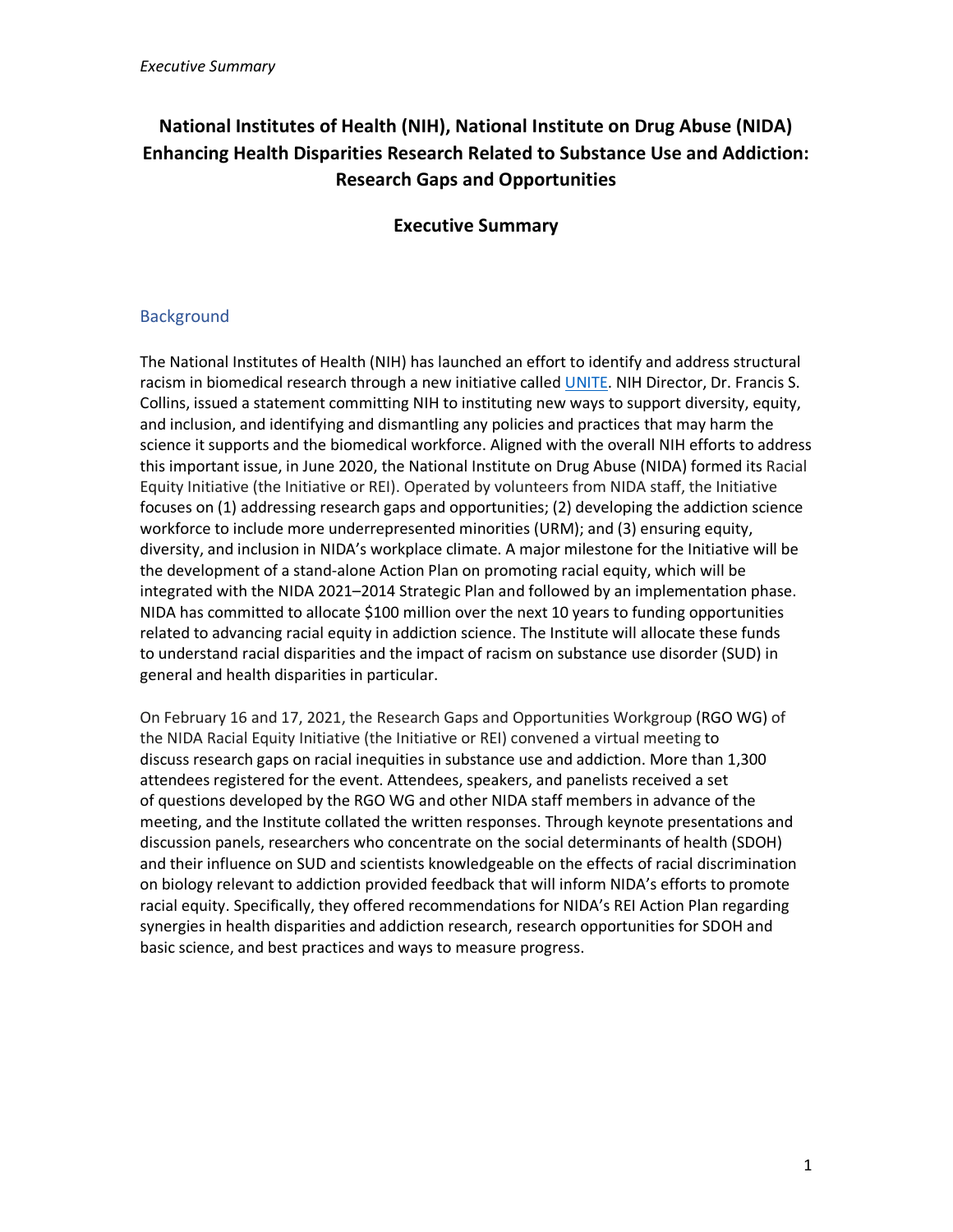#### *Executive Summary*

#### Keynote Presentation Summaries

Margarita Alegria, Ph.D., Harvard Medical School and Massachusetts General Hospital, discussed three opportunities for NIDA to transform its research on disparities in treatment services: (1) Take SUD treatment where and when people of color need it, how it best serves them, and in a way that allows them to co-create their goals. She emphasized that services should be provided in the community (via by mobile clinics, peers, and community health workers) rather than in the criminal justice system. (2) Change from treating addiction to focusing on a package of services that support reintegration into society and recovery. (3) System re-orientation requires many changes, including altering the explanatory models of SUD, providing more services outside clinics, and focusing on people's basic needs. An article published by Dr. Alegria and [colleagues outlined five actions policymakers can take to transform mental health and addiction](https://www.healthaffairs.org/doi/full/10.1377/hlthaff.2020.01472?utm_term=alegria&utm_campaign=ahead+of+print&utm_medium=email&vgo_ee=KHFqvheLXW25TaU3KdFSdW5bLYWHkBN59qAWkCaB0g%2BL8u0%2BWBCfKIYwvb2riYN9&utm_content=vital+directions&utm_source=hasu)  services.

Debra Furr-Holden, Ph.D., Michigan State University College of Human Medicine, explained that *disparities* indicate downstream differences among individuals or groups, whereas *inequities* denote upstream unfairness in systems, structures, and institutions. A common mistake is to attribute downstream differences in health to race when, in fact, the experience of individual and structural racism explains the observed variation. For example, since the federal government declared an opioid epidemic and developed a [five-point strategy](https://www.hhs.gov/opioids/about-the-epidemic/hhs-response/index.html) to address it, [opioid-related deaths have declined—but mostly among whites.](https://pubmed.ncbi.nlm.nih.gov/32852864/) Opioid-related overdose deaths among Blacks now outpace those of whites in the United States. The science and resources brought to bear to fight the opioid epidemic disproportionately left behind Blacks and Hispanics, as individuals who are white, male, and have health insurance disproportionately receive medication-assisted treatment for opioid use disorder. Although the inequity is not intentional, in the absence of an effort to be fair, the natural drift is toward inequity. Dr. Furr-Holden called for a federal or institutional equity mandate (#MandateEquity) to counter the natural drift and inspire communities of practice and research. She stressed that there is a business case for health equity, as society pays for the cost of racism and inequity.

Kafui Dzirasa, M.D., Ph.D., Duke University, discussed the exciting possibilities for innovative treatments offered by discoveries about the genomic architecture of schizophrenia. However, the clinical use of polygenic risk scores may exacerbate health disparities, as large studies in this area may not include people of African ancestry. Gene profiles based on people of European ancestry are often used to predict disease states, and the data are erroneously extrapolated to different populations. The African Ancestry Neuroscience Research Initiative aims to ensure that new treatments work for everyone and that African Americans are included in studies as therapies are developed. Inclusion is crucial for clinical trials and in studies considering whether genomic differences exist. However, researchers on such projects will need to address concerns among African Americans stemming from the history of racist treatment in biomedical research.

Gene Brody, Ph.D., University of Georgia, aimed to raise awareness about the value of embedding biomarkers in longitudinal studies that examine the biological impacts of racism and other social injustices. He discussed the biomarkers studied in samples from rural African American families from a predominantly African American region of the United States characterized by poverty ("the Black belt"). In a longitudinal study of African American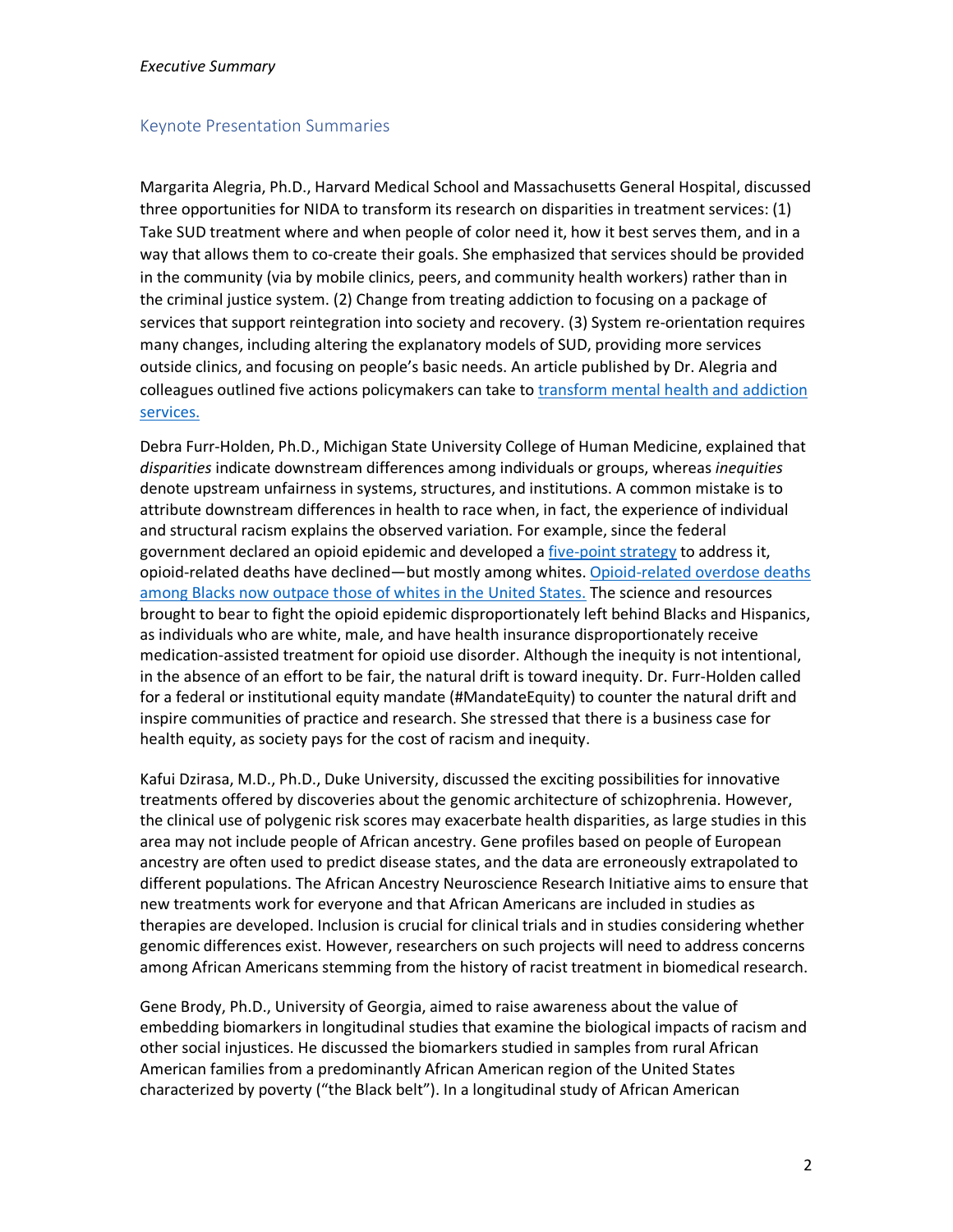adolescents followed into young adulthood, [Dr. Brody and colleagues found](https://pubmed.ncbi.nlm.nih.gov/24673162/) that frequent encounters with racial discrimination during adolescence resulted in higher allostatic loads, which predicts many major health outcomes, compared with those without this experience. However, this effect was not observed among adolescent individuals who had a high level of parental support, which was augmented by preventive interventions. Similar patterns have been found for accelerated cellular aging and the [negative impact of poverty on neurodevelopment.](https://pubmed.ncbi.nlm.nih.gov/27893880/)

### Actionable Steps for NIDA

1. Increase Funding for Community-Based Research

Because the environment influences behavior and vulnerability to SUD and treatment outcome success, it is important that researchers study the underlying factors for addiction in the community and with the populations most affected. Community-based research allows direct investigation of factors related to health disparities. Working in the community will facilitate the development of strategies to mandate equity to improve health disparities and intervene on SDOH. NIDA's ability to balance its portfolio toward greater inclusion of community-level research will go a long way to improve substance use treatment outcomes in URM populations.

2. Recognize the Validity of Different Clinical Study Designs when Studying Racial Inequity

Although randomized controlled trials are considered the gold standard in clinical research, investigators should not control for the contextual variables that are the drivers of inequity. Rather, these factors need to be explicitly studied in addition to a focus on URM populations—as opposed to inclusion of racial minorities by simply "ticking the box."

3. Work to Implement Changes to the Scientific Review Process

To encourage a greater amount of addiction research through a social science lens, the composition of study sections must be more diverse—including a higher number of URM, non-NIH-funded individuals, and scientists with expertise outside of NIDA's traditional portfolio (i.e., social scientists involved in racial health disparity research). Additionally, grant reviewers need diversity/equity/inclusion training. Measuring scientific productivity in the traditional ways (e.g., number of publications) is problematic for those who conduct community-based research (which has greater impact but fewer publications).

4. Establish Funding Set-Asides for Disparity Research

This step could involve including benchmarks for funding applications from minorityserving institutions beyond training grants. It would also be helpful if NIDA supported community-based participatory research and infrastructure to accelerate the translation of research into practice in real-world settings. Policy research to advance equity is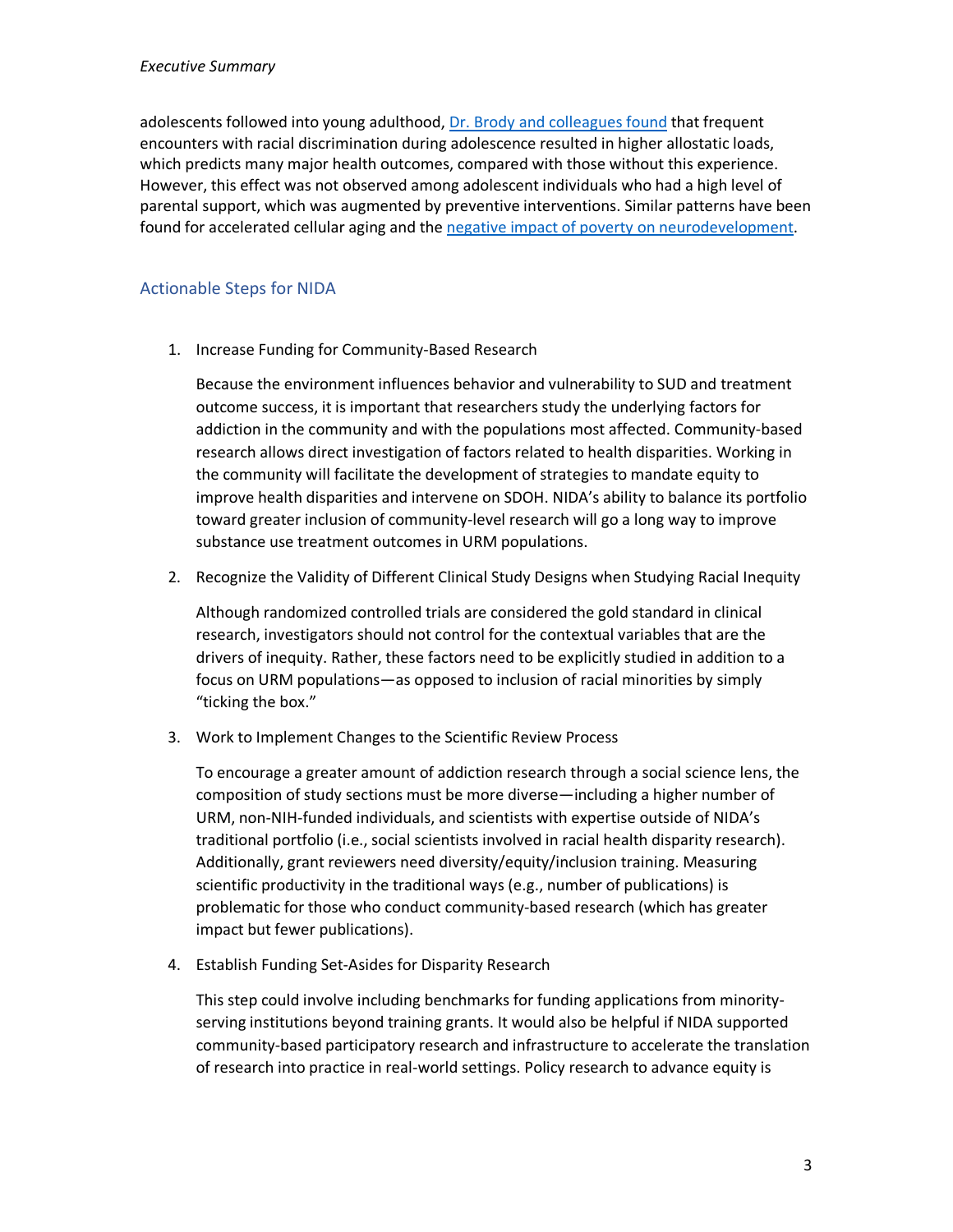needed—particularly on behavioral health care treatment, and on alternative settings for services and provision of linkages to services for basic needs.

5. Reframe the Goal and Language of Funding Opportunities

To understand racial health disparities, research should focus on the experiences or aspects of the environment that are associated with racism for different groups and their links with SUD, as well as protective factors. Researchers should incorporate a broad representation of factors that drive health disparities (e.g., SES, housing, health care) into their studies.

7. Ensure That Researchers Incorporate Appropriate Methodology to Study Disparities

Appropriate sampling, measurement, and research design and analyses are crucial to the rigorous study of racial health disparities across the life course. Researchers need training in this area, as graduate curricula do not often address these issues, as well as in communicating study results in ways that do not perpetuate racism. Applicants should provide plans for recruitment of diverse participants and community engagement. In open science projects, NIH must act as a gatekeeper to control how the data are used and establish protocols to act when data are used inappropriately. Research with animal models and other basic science can address the biological underpinnings of racial disparities (e.g., by studying adversity and stress). Translational research can incorporate this knowledge into prevention and treatment, and communityfocused dissemination and implementation research would help bring interventions to those who need them.

8. Improve Data Sets on Race/Ethnicity

Data from some racial/ethnic groups are not included (or not appropriately disaggregated) in national data sets, or the data are not released publicly, or their numbers are small. The lack of data on such groups has a detrimental effect on the understanding of health disparities. Increasingly, it is crucial to capturing intersectionality, as people who identify with multiple marginalized groups have dramatically different outcomes because of stigma. The data set should capture multiple, broad factors related to health disparities, as well as environmental information related to SDOH. Analysis of big data can provide opportunities to intervene in the course of SUD without causing stigma.

9. Forge Equitable Partnerships

Creating equitable partnerships with communities, practitioners, policymakers, advocates, and scientists is crucial to promoting community engagement and involvement in research. Partnership efforts must consider contextual factors and indicators of equity.